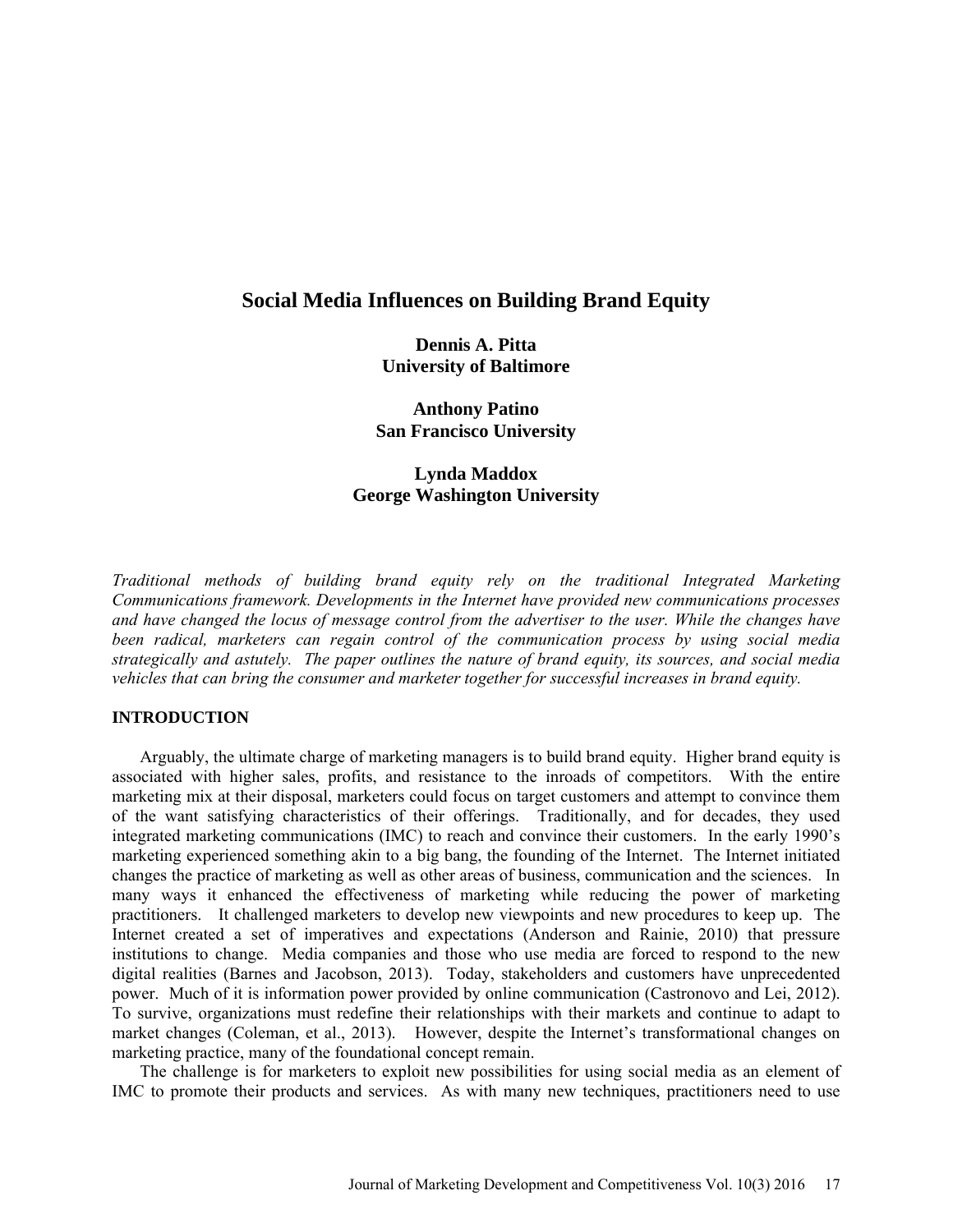them with care, appropriately. The paper discusses the foundation of brand equity, the changes brought by the Internet, and ways marketers can use the Internet to build robust brands.

#### **Brand Equity and the Process of Brand Building**

The link between promotion and brand building has been established clearly (Samaraweera, and Gelb, 2011). Marketing actions, including advertising, drive brand equity (Ailawadi, Lehmann, and Neslin 2003; Srinivasan, et al., 2005). Ailawadi et al., (2003) also provide a clear definition of brand equity as "outcomes that accrue to a product with its brand name compared with those that would accrue if the same product did not have the brand name." It captures the power of the brand name in terms of the benefits the brand conveys. There are three different approaches to assess brand equity: customer-based (Keller, 2008), product-market (Park and Srinivasan, 1994), and financial (Mahajan, Rao, and Srivastava, 1994). Of the three, the customer-based approach is perhaps most valuable because it allows marketers to identify brand strengths and weaknesses (Keller 1993) and leads to understanding the source of brand equity. Keller (2008) states that the "power of a brand lies in what customers have learned, felt, seen, and heard about the brand." The goal of building equity depends on two key elements: (1) awareness and familiarity as well as (2) strong, favorable brand associations.

Both of these cognitive elements accrue from traditional marketing efforts and promotional techniques as well as personal experience and the effect of Word of Mouth. Echoing this, Leone et al, (2006) note that many different methods have been proposed for measuring brand equity, however "the power of a brand lies in the minds of consumers."

Perhaps the most important aspect of a brand's equity level is its relationship to overall profitability. Specifically, the literature has researched the relationship of brand equity to customer lifetime value (CLV). While (consumer-based) brand equity is a largely cognitive entity, customer lifetime value is a quantitative measure based on the dollar value of customer purchases. The literature has established that brand equity is a necessary condition for CLV (Rust et al., 2000). Consequently, practitioners and their stockholders are highly interested in boosting brand equity to increase long-term profitability. Over time, their marketing efforts have used traditional market segmentation and product differentiation as well as employing each element of the promotion mix which includes advertising, personal selling, publicity, Word of Mouth advertising and sales promotion.

### **BEFORE SOCIAL MEDIA**

Before the Internet, advertising was one of the most important brand building techniques and has been described as a sponsor controlled one-way communication technique. Advertisers had the power to influence consumers with messages embedded in media. Much of advertising practice was concerned with refining techniques that would increase the effectiveness of reaching the right audience with the right message and hopefully create a positive impression (Clark, 2009). Perennial concerns included targeting accuracy and specificity. One of the issues was the lack of interaction between the advertiser and the target audience so advertising effects had to be inferred after exposure.

To be clear, marketers were energetic in learning as much as they could about their audience before communicating. They researched consumer perceptions and preferences and identified market segments of value. They also differentiated their products to match the preferences of their target audience. Next, they prepared, tested and refined their messages well. They chose media which exposed their message to the chosen target audiences and measured whatever sales resulted. Pre and post-hoc research provided insights into how the audience perceived the message and why they responded or didn't respond. However, the lack of interactivity between the advertiser and the audience resulted in consumer misunderstanding and may have sapped the motivation to adopt advertised products. Even when consumers purchased products, researchers understood that a consumer purchase was not necessarily a statement of brand adoption.

The traditional tool to build brand equity, integrated marketing communications, has two interactive elements. One, personal selling, is arguably one of the most effective at promoting a sale but comes at a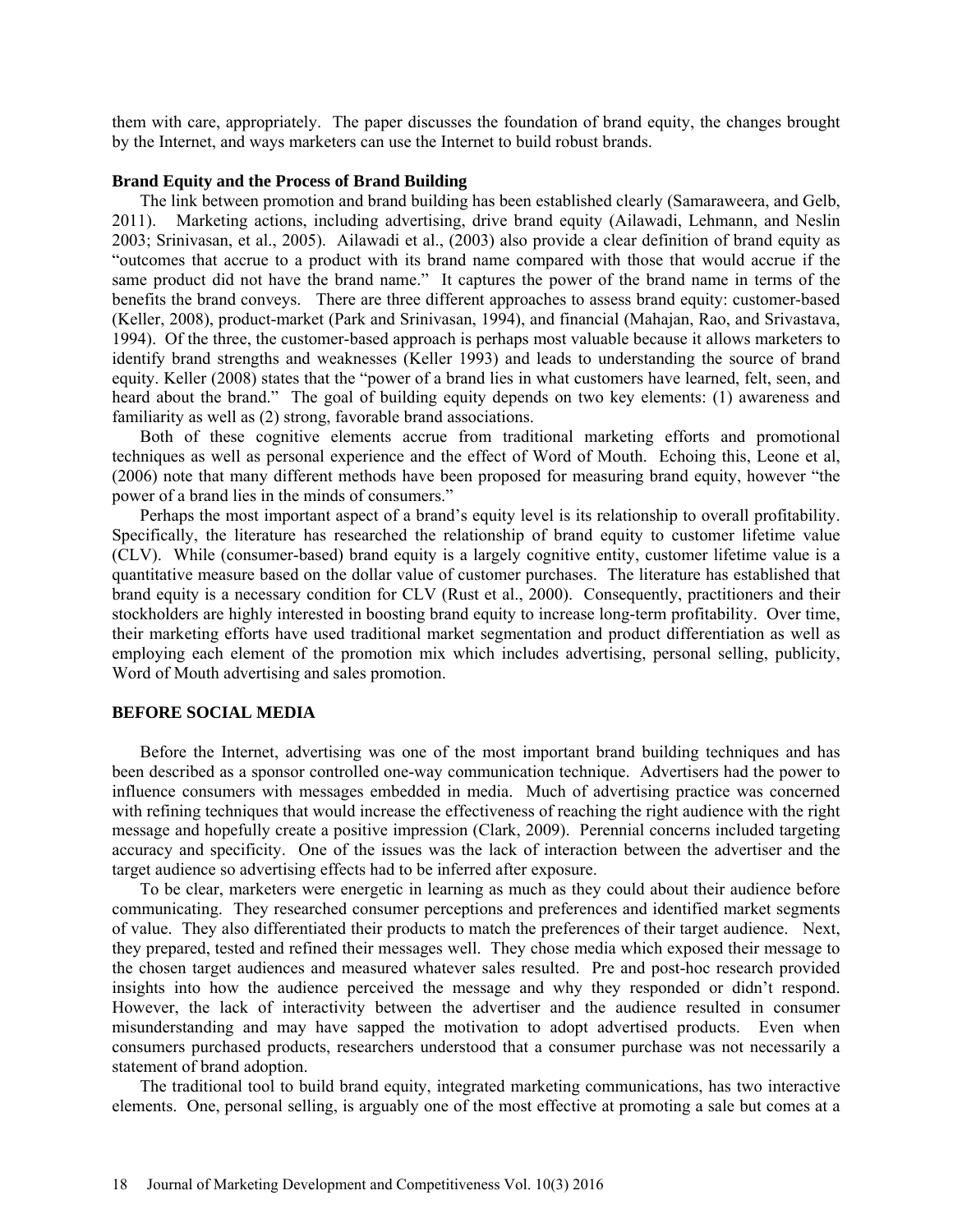significant cost. In contrast, the second element, Word of mouth or word of mouth advertising (WOM), may be the best at building brand equity. Word of mouth communications plays a major role in marketing and can make or break brands (Wicken and Asquith, 2008). WOM has an advantage over personal selling in that consumers perceive that the sender has no commercial or ulterior motive in conveying information. In contrast, personal selling is clearly a commercial activity with the salesperson charged with influencing the consumer and professionally prepared to succeed. Unlike advertising, there are no media costs for WOM. However, companies may spend considerable sums to generate it. Keller and Fay's research (2012), shows that TV advertising creates the majority of brand related word of mouth, followed by public relations. Specifically, 75% of all consumer-to-consumer communications about brands happen face-to-face. In contrast, only 15% happen over the phone and an even smaller number, 10%, take place online. In the past, if marketers prepared well, they could use traditional IMC media to create brand awareness and buzz (Campbell, 2011). Figure 1 shows the traditional major pathway to building brand equity.

### **FIGURE 1 THE TRADITIONAL MAJOR PATHWAY TO BUILDING BRAND EQUITY**



WOM has two major components, sender expertise in a subject area and valence (either a positive or negative message) (Radighieri and Mulder, 2014). WOM is delivered directly between a perceived, unbiased expert and a consumer and is interactive. The delivery can be done via face to face interaction or electronically (Torlak, et al., 2014). During the communication, the consumer can ask clarifying questions, seek the expert's usage experience or potential applications of the product or service. They can even ask about hypothetical situations to gain more insight. WOM allows a potentially accurate information flow that can help consumers make good decisions. In the past, brand building has been accomplished by fostering consumer WOM.

The Effect of the Internet

Today, social media's ability to connect consumers and provide interactive communications, has supplanted, or at least augmented, much of the promotion mix. The Internet fosters information transfer to the extent that the power relationship between customer and marketer has shifted. From shopping bots (robotic online shopping engines) to online videos hosted on Youtube, customers can not only find the best products, prices, and shipping terms, they can see how products work and compare them on a meaningful level.

While advertising as a promotional technique is still robust, the power to communicate online has shifted in the direction of the consumer. One element that promoted the transformation is user created content (Christodoulidis, et al., 2012; Iyanna et al., 2012). User-generated content is any form of content created by individuals using an online system or service. It is usually available via social media websites and may include forms such as discussion forums, tweets, podcasting, video, audio files or any other form of media. It became commonplace around 2005 and has revolutionized consumer communication. Notably, consumer involvement in user created media positively affects consumer-based brand equity (DeAndrea et al., 2015). It is closely related to WOM however, it is a new entity which doesn't fit into the traditional model of IMC (Ewing, 2009).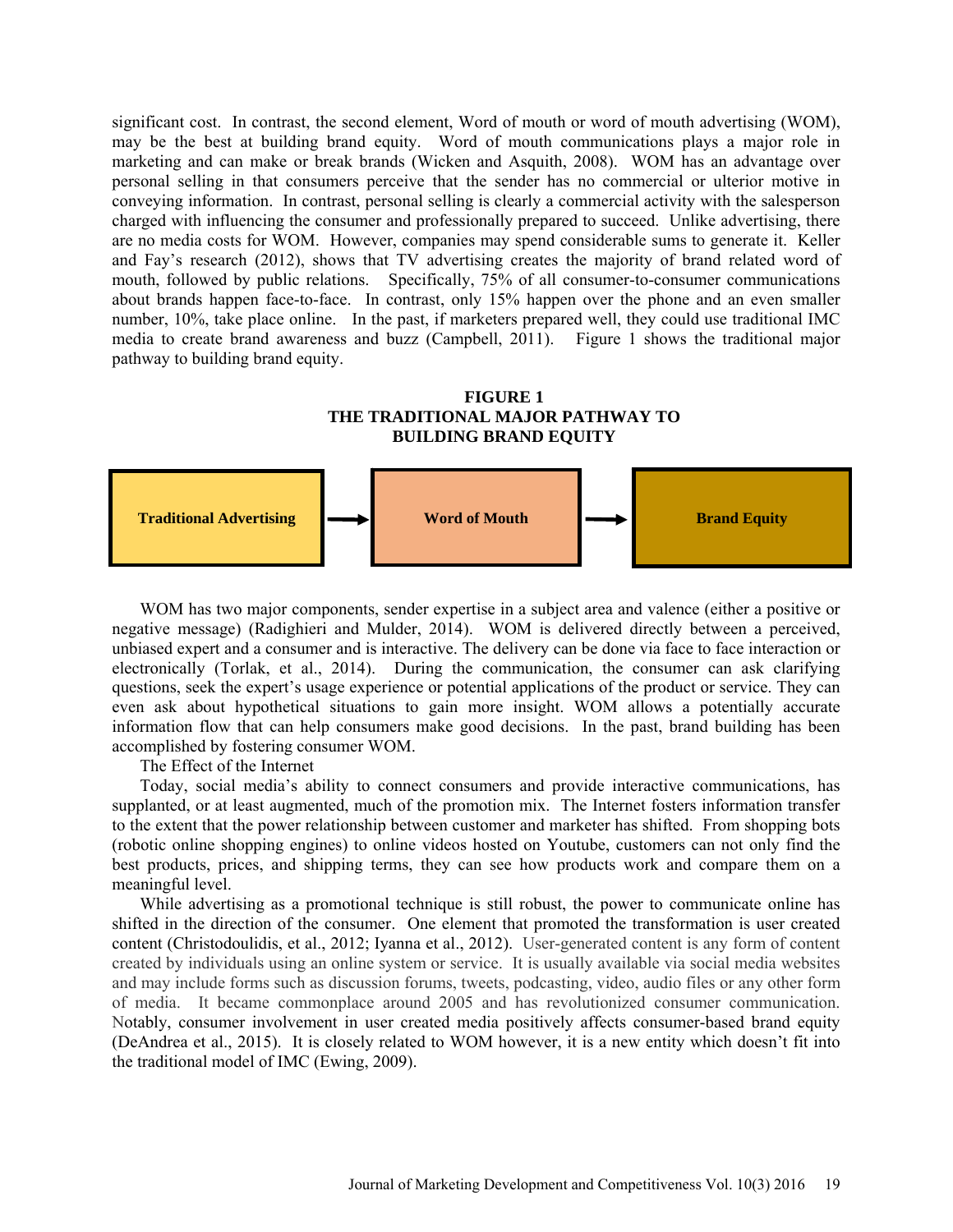### **ONLINE WORD OF MOUTH (E-WOM)**

WOM is still important. However, the Internet has changed it by broadening its reach and providing a greater variety of communication modes. It is more properly termed e-WOM to portray its lack of geographic limitations. e-WOM is delivered over the Internet in much the same way as traditional WOM. It retains its interactivity and consumers can easily recognize the expertise of sources. The consumer can still ask clarifying questions, and still seek the expert's usage experience but the number of experts has increased.

Marketers can foster e-WOM to build brand equity and sales. Aaker (2013, 2012) stresses the traditional marketing axiom of listening to the customer. His work also agrees with the adage that the customer must be engaged for marketers to succeed. In the case of online media, he suggests finding an area of common interest. The area should first be important to the customer, rather than important to a brand or product. The customer's interests should drive the relationship. If they don't, the connection will fail.

Strategically, Aaker (2013) recognizes three stages or ramps in the use of social media to build e-WOM and establish a relationship with consumers. Before approaching any of the ramps, there should be the certainty of selectivity. It is no secret that consumers vary in their interests, desires and needs: it is the cornerstone of market segmentation. Traditionally, marketers have found ways to reach their target audiences with one way messages in the hope of a response. One requirement is the ability to reach selected consumers efficiently. Today, the Internet provides a ready vehicle to target audiences in the form of social media focused on a knowledge area and online consumer communities.

# **CREATING ONLINE WORD OF MOUTH**

 Numerous websites focus on areas of consumer interest. They are often sponsored by a for-profit organization and conduct electronic commerce. Websites like Travelocity and Trip Advisor provide online booking services for travelers. They differ in one major respect. Travelocity will book hotels, cars, flights and cruises. It also offers some travel book level information about local sights. In contrast, Trip Advisor offers hotel reservations and it also provides flight and restaurant booking. More important, it provides user reviews. Recently, one hotel rating example for the Omni Shoreham Hotel in Washington, DC listed over 3600 consumer reviews as well as its overall rating score of 4.5 on a scale of 5. In addition, the categories of the evaluation span the consumer interests of families, couples, business and solo travelers. The criteria include the most important items like location, sleep quality, rooms, service, value and cleanliness. TripAdvisor is a commercial site but has one of the elements of an online consumer community: consumer interactivity. Visitors to TripAdvisor can research hotel reviews and can even question hotel staff and past guests. Often, hotel staff respond to visitor comments. The example property has an overwhelming number of positive reviews so the staff comments were a bit thankful and self-congratulatory. After researching the few negative comments, there were some staff responses that seemed sincere and asked the commenter to contact a specific hotel employee for further discussion and potential compensation. Instead of a faceless, and unresponsive organization, the hotel appears to be concerned with its relationship with its customers (Flanagin et al., 2014). Consumers are motivated to post reviews for several reasons including an interest in helping others and in reaping the benefits of others' experience (Moe and Schweidel, 2013, 2012).

Once again, TripAdvisor visitors could ask negative commenters specific questions. That feature builds confidence that the reviews are genuine and not written by hotel staff to fraudulently build scores (Huang, et al., 2013; Kugler, 2014). The website values consumer reviews so much that after a consumer posts a review, he or she receives a congratulatory message and follow up messages quantifying the review's rating as helpful to others. The goal is to solicit other reviews and the website sends a discrete series of follow-up requests. If consumers do not respond in the short term, TripAdvisor stops soliciting. The salient result is that TripAdvisor has found a way to generate e-WOM. That achievement has attracted consumers and has enhanced TripAdvisor's brand.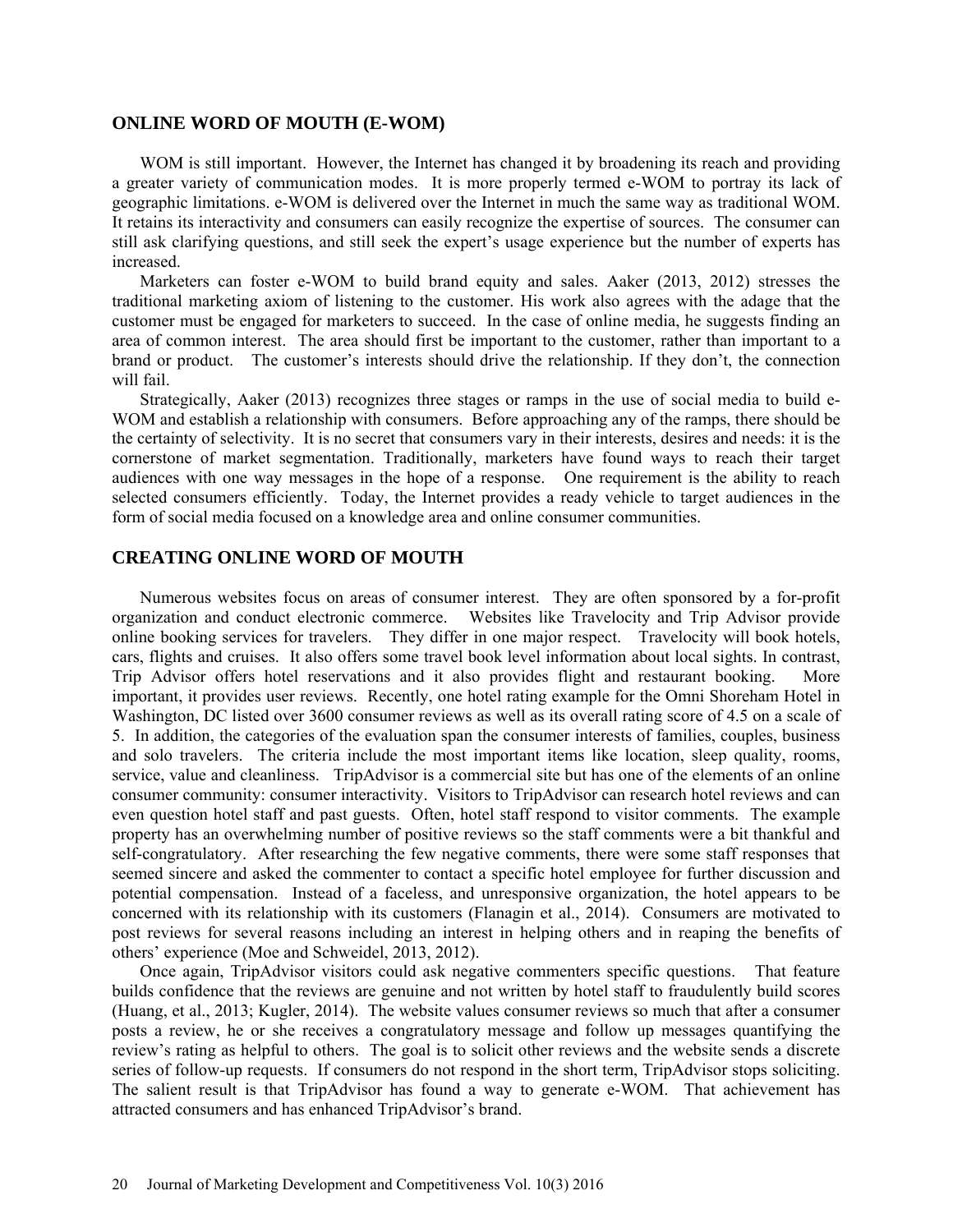### **ONLINE CONSUMER COMMUNITIES: GOING BEYOND WOM**

 In contrast to commercial websites like TripAdvisor, online consumer communities represent groups of individuals who share a common interest and communicate their opinions, questions and experience. The online communities are usually hosted by an individual or group and use standard discussion forum software. The central topics of interest include technology (CNet.com), reading (Shelfari.com), leisure activities (from snowboarding to football), food (Urban Spoon, Recipes.com), news (Digg), networking (LinkedIn and MySpace), and a host of other interests. Users can join communities and tap into a pool of experiences and save considerable time and avoid potential mistakes when evaluating products and services. While interacting in their communities, they are receptive to information from others, including – if done correctly - marketers.

## **STIMULATING AN ONLINE COMMUNITY**

 The conventional marketing wisdom is that people buy things for their reasons, not the marketer's. Online communities form because of the specific interests of their members. In fact, consumers value the creations and opinions of other consumers, in part because they are perceived to be more trustworthy than those of marketers (Lawrence et al., 2013). The situation is analogous to the credibility of WOM with its freedom from commercial interests.

## **THE FOUNDATION OF A RELATIONSHIP: SHARED INTEREST**

 Aaker (2013) recommends that marketers find consumer groups which offer them a chance to share interests. The shared interest adds to the potential value of a possible consumer connection. Thus, companies that provide products and services central to the interests of specific online communities should reach out to them to form a connection. In fact, the first step in targeting online consumers is to identify their interests to determine if the company has offerings that match them and will engage those consumers. If not, the marketer could find candidates to develop that will meet the shared interests of the target audience. The second step is to create a shared interest program. One clear example is Fiskars, the scissor manufacturer, and its identification of target online communities and the interests of their members. Fiskars is a company that was established in 1649 and despite its long history, embraced the idea of supporting an online community devoted to scrapbooking. It encouraged hobbyists who make scrapbooks to visit the site and share their projects with others in the community. They were rewarded with the title, Fiskateers. The company saw the community grow and its image increase. The forum became a perfect vehicle for soliciting advice about potential new products and for members to comment about any of the projects posted. The forum expanded beyond scrapbooking to embrace other crafts that use scissors such as quilting and sewing. The projects gave Fiskateers a reason to return repeatedly and the company's tasteful and subtle presence was appreciated. Specific contributions are personalized, identifiable, and consumers can relate to them. The forum attracts interested parties and has become an Internet destination for consumers to learn about projects and seek advice. Users value the program and in turn value Fiskars for providing and supporting it, thus increasing their connection to the brand. Moreover, since the content is user created, it benefits from the positive associations with noncommercial content (Lawrence, et al., 2013).

 Identifying a shared interest and crafting a connection program would take several forms. Aaker offers three levels of connection, or in his terms, ramps to sharing interests. They include:

- Disconnected sponsorship
- Natural association
- and Integrated offering.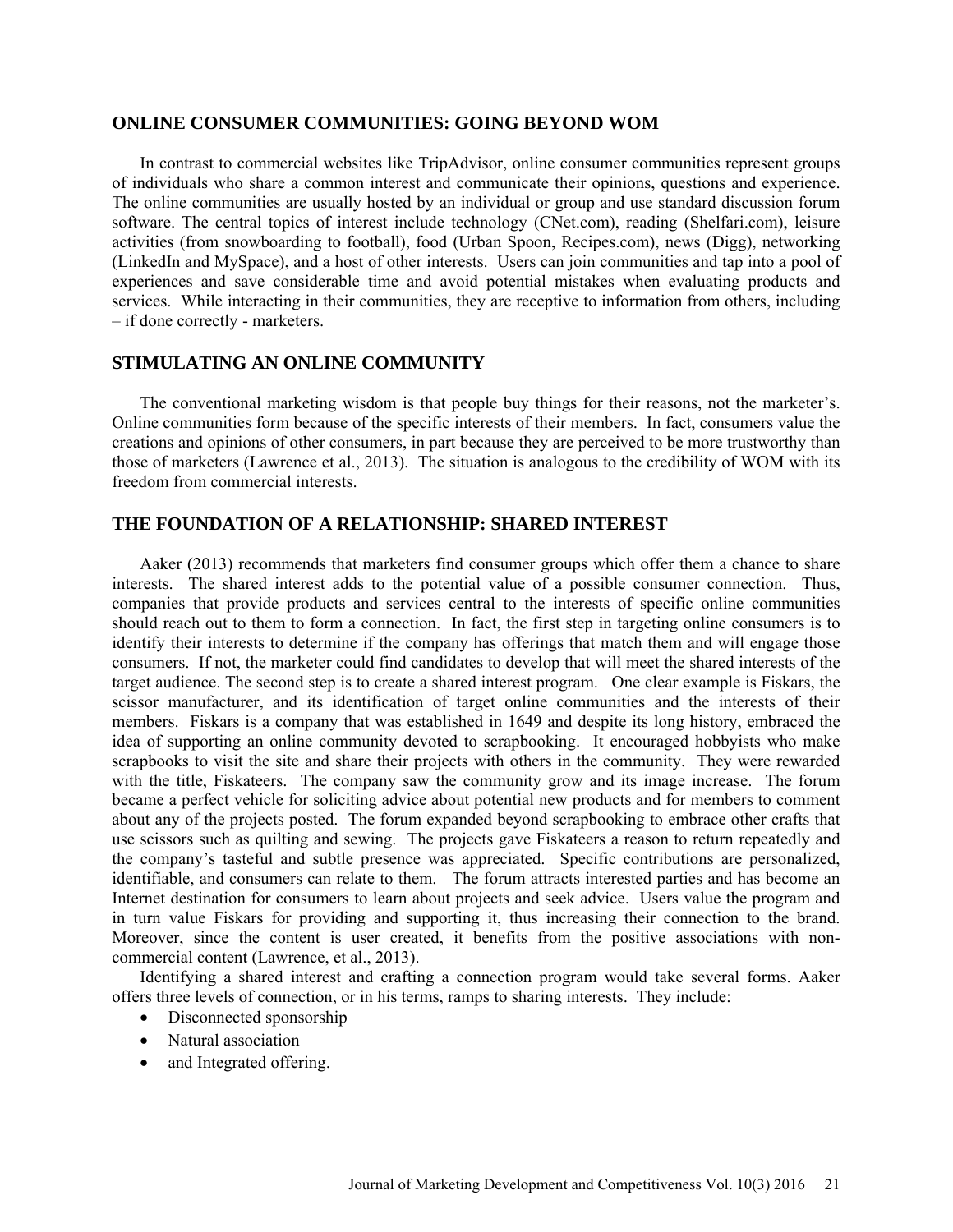Each represents a different type of consumer connection and an opportunity to build brand equity. Because of the shared interests, the connections are more powerful than traditional advertising.

### **DISCONNECTED SPONSORSHIP**

 Disconnected sponsorship refers to a brand's lack of natural fit with a customer interest area. The conventional wisdom is that a brand and audience interest should have a close fit since the connection would be more memorable. That is not necessarily true. A prime example is the Avon Walk for Breast Cancer. Avon cosmetics have seemingly little to do with breast cancer. The fit is in interest. The company demonstrates concern over the disease and the effects it has on women. That concern mirrors that of the target audience, people who have the disease or those who love them. Established in 1992, the Avon Breast Cancer Crusade has been a great success. It is international in scope and provides fund raising, grants to researchers, support projects and information sharing opportunities between medical experts and the public at large. The company's sponsorship raises its profile among concerned individuals and has a positive effect on the company's brand equity.

 Companies that use disconnected sponsorship like VISA, which sponsors the Olympics, and MasterCard which sponsors the World Cup, share some characteristics. Aaker (2013) notes that firms that use disconnected sponsorship:

- 1. Maintain the relationship as a long term commitment, often lasting decades. Because there is no natural link between the sponsor and the interest area, the relationship needs more time to develop than would a closely linked connection.
- 2. Successful disconnected sponsors create supplemental advertising and promotion to support the sponsorship. That creates a series of pathways that help foster a connection.
- 3. The disconnected sponsorship might be a waste of resources unless it is supported by a clearly articulated set of brand building objectives. Well considered objectives and strategies to achieve them are vital to empowering such an arrangement.

# **NATURAL ASSOCIATION**

 Advertisers discovered online consumer communities early and matched their brands to the interests of community members. Thus, audiophile forums are prime sponsorship candidates for audio equipment and media companies. Sports related forums are valuable for sports equipment, fitness, dietary supplements and other sports related products including sports teams. If managed well, the effect of sponsorship on brand building may be robust. The Fiskars example cited above represents a clear case of a natural association. There are many others. The Indianapolis 500 auto race numbers Chevrolet, Honda, Sunoco, and Firestone among its sponsors, each with a natural association to racing. Integrated offering

 The most challenging form of sponsorship involves integrating the brand into the community. Online communities are by their nature consumer communities. Members expect to interact with other consumers and brands are welcome only when they have earned their place. Examples like Harley-Davidson represent brands that rate high on adoption and preference and have a natural place in a motorcycle focused community. However, most brands need to be repositioned to support something beyond its brand benefits. Otherwise the approach may seem too commercial. Here, genuineness is important. Marketers have to demonstrate a commitment to the shared interest equal to that of the consumers. For new brands, the challenge is clear. It takes a long time to earn consumer's acceptance. However, if the online experience is crafted carefully, consumers are more likely to adopt sooner rather than later.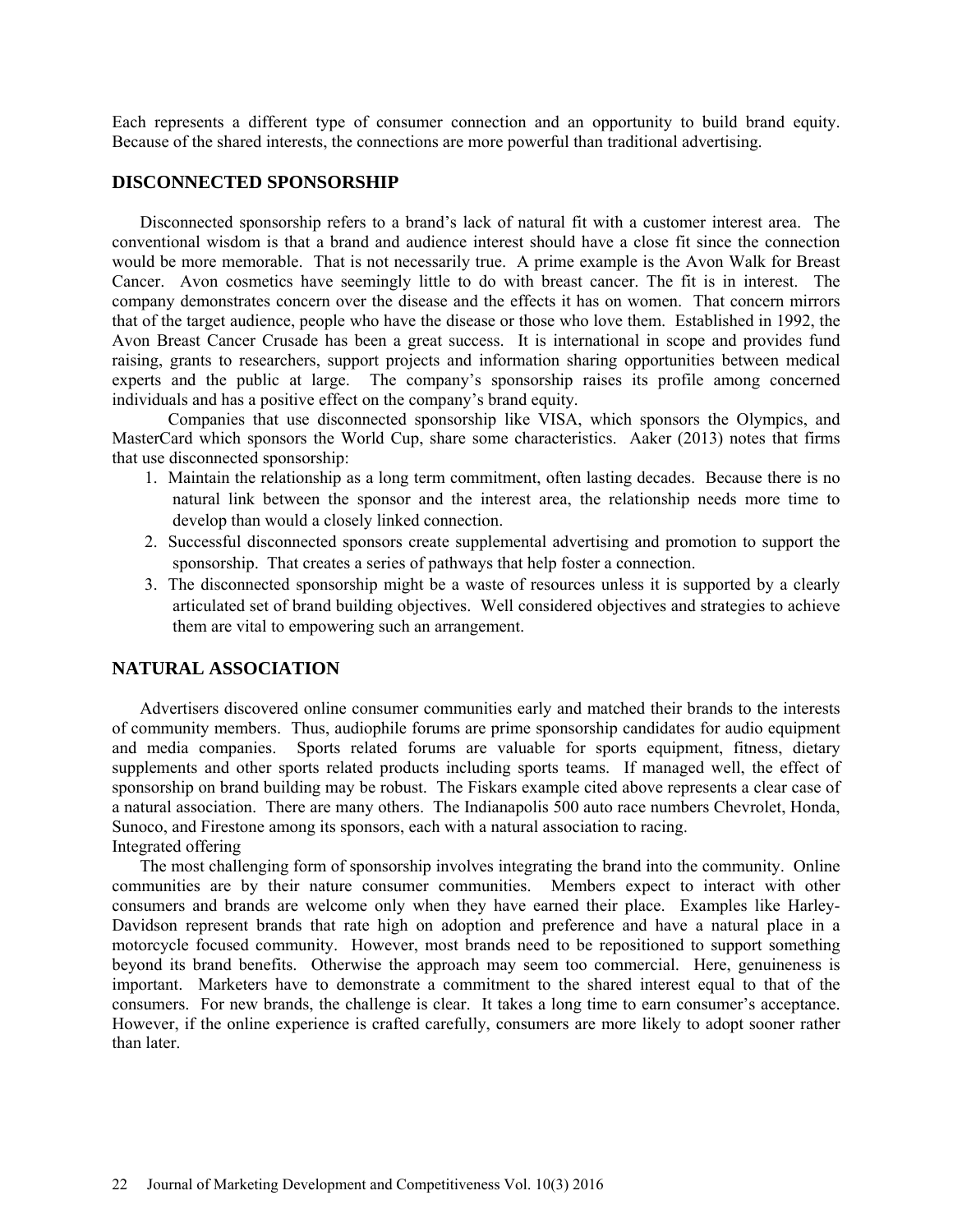**FIGURE 2 INTERNET SUPPORTED PATHWAYS TO BUILDING BRAND EQUITY.**



 The Internet based pathways to building brand equity are slightly more complex than the traditional advertising based model. The sources that foster WOM are more elaborate. What the model does not show is the effect of consumer engagement. Both commercial websites like TripAdvisor and the sponsored online communities foster a level of engagement that enhances e-WOM and is effective in building brand equity.

## **OPPORTUNITIES AND CHALLENGES**

 The changes the Internet has created in the relationship between marketers and target consumers have sapped the power of marketers and enhanced that of consumers. It has given consumers new choices and broadened their expectations of what is possible and what can be expected in satisfying their wants. That can be seen as a challenge that marketers must overcome.

 Marketers who embrace the changes and seek to connect to consumers using the Internet have some chance of increasing their success and gaining a more equal place in the relationship.

 A natural approach is to find some area of consumer interest that can dovetail with interests that a company has or can develop. Areas of shared interest offer the best opportunity of engaging consumers when they are paying attention and active in information processing. It is the opposite of traditional advertising that aims a message at an audience that is not receptive to the content. Providing a mechanism for consumers to satisfy their interests, and do so by interacting with other consumers, results in an authentic experience. Marketers who can provide that experience without undue commercialism may reap the benefits of enhanced consumer based brand equity. One technique for capturing consumer interest in an online setting involves cultivating a network of relationships. Companies are beginning to ask their employees about their interests and their online community membership. Those who are active in online communities with some relevance to the company are encouraged to continue their activity. Avoiding any hint of commercialism, employees are asked to remain members in good standing. It is important that the member's behavior conform to the norms of the community.

 Before communicating anything relevant to the company, employees must make clear that he or she is a company employee. That helps to avoid any suspicion of manipulation or deceit.

When an opportunity presents itself, the employee/community member can mention something about their company's actions, potential new products, or concerns for customers (Pitta, et al., 2008). That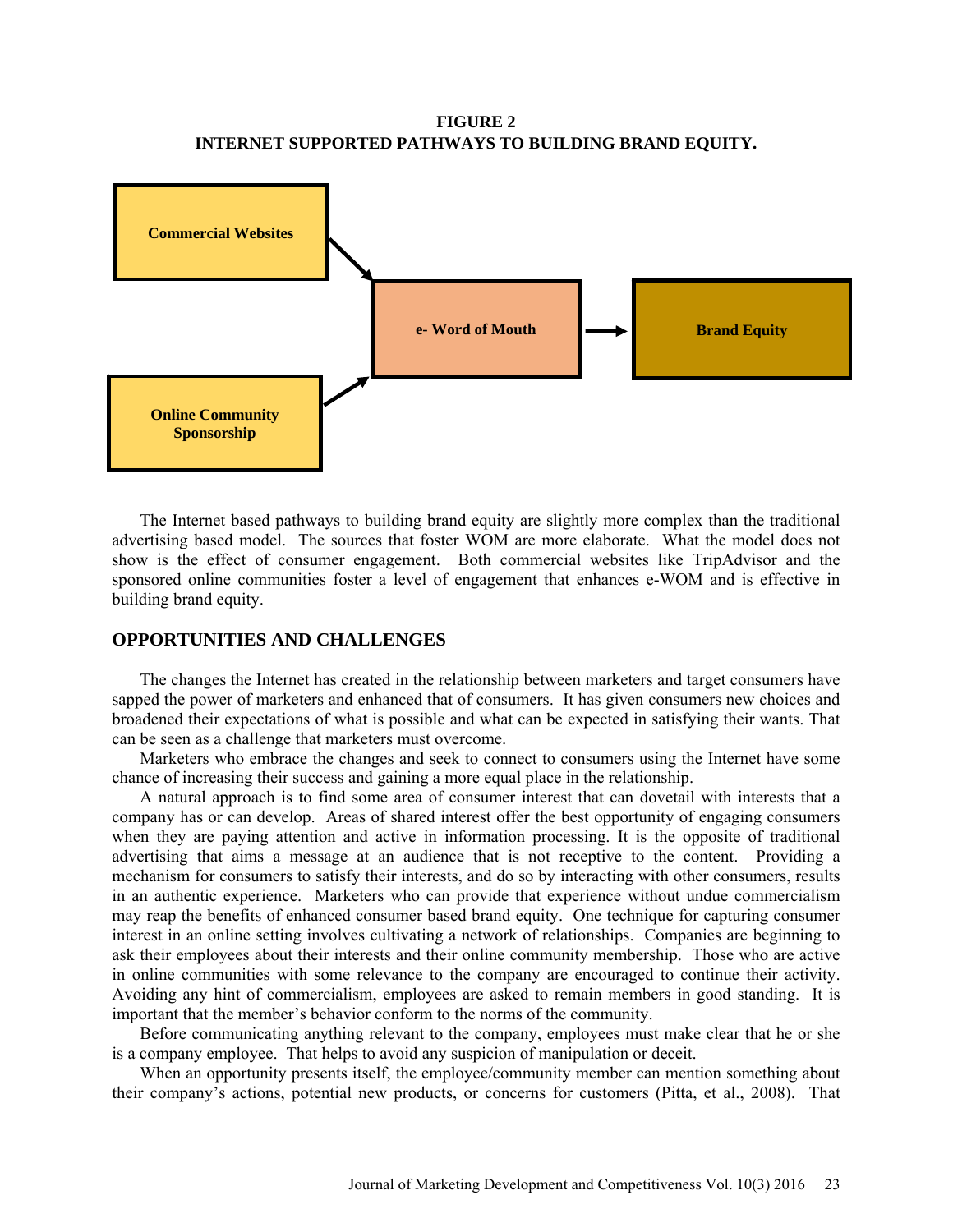information, coming from a community member is e-WOM. They can monitor community concerns and wishes for product or service solutions. Their presence and fingers on the pulse of the community is invaluable (Fowler and Pitta, 2013).

 Having employees in place interacting with customers and potential customers offers a measure of protection against negative information about a company or its products, since consumers familiar and connected to a brand are more resistant to potentially false negative information (Aditya, 2014). Moreover, those employees can serve as a credible source of information to counter false rumors or to provide perspective about accurate news.

 Perhaps the most important benefit is the abovementioned ability to monitor consumer interactions and engage with the consumer in solving problems, enhancing usage experience or creating new want satisfiers. Marketers who can connect with consumers in that manner have an advantage over competitors without the connection.

#### **REFERENCES**

- Aaker, D. (2013). Find the shared interest: A route to community activation and brand building. *Journal of Brand Strategy*, *2*(2), 134-145.
- Aaker, D. A. (2012). Win the Brand Relevance Battle and then Build Competitor Barriers. *California Management Review*, *54*(2), 43-57.
- Aditya, S. (2014). Role of Brand Familiarity in Combatting Rumors. *Journal of Marketing Development & Competitiveness*, *8*(3), 120-129.
- Ailawadi, Kusum L., Donald R. Lehmann, and Scott A. Neslin (2003), Revenue Premium as an Outcome Measure of Brand Equity, *Journal of Marketing*, 67 (October), 1–17.
- Anderson, Janna Q. and Rainie, Lee (2010) The Impact of the Internet on Institutions in the Future, Pew Research Center's Internet & American Life Project. [http://www.pewinternet.org/files/oldmedia//Files/Reports/2010/PIP\_Future%20of%20internet%202010%20-%20institutions%20- %20final.pdf]
- Barnes, N. G., & Jacobsen, S. (2013). Adoption of Social Media by Fast-Growing Companies: Innovation Among the Inc. 500. *Journal of Marketing Development & Competitiven*ess, 7(1), 11-17.
- Campbell, C., Pitt, L. F., Parent, M., & Berthon, P. (2011). Tracking Back-Talk in Consumer-Generated Advertising. *Journal of Advertising Research*, *51*(1), 224-238.
- Castronovo, C., & Lei, H. (2012). Social Media in an Alternative Marketing Communication Model. *Journal of Marketing Development & Competitiven*ess, 6(1), 117-136.
- Christodoulides, G., Jevons, C., & Bonhomme, J. (2012). Memo to Marketers: Quantitative Evidence for Change. How User-Generated Content Really Affects Brands. *Journal of Advertising Research*, *52*(1), 53-64.
- Clark, C., Doraszelski, U., & Draganska, M. (2009). The effect of advertising on brand awareness and perceived quality: An empirical investigation using panel data. *Quantitative Marketing & Economics*, *7*(2), 207-236.
- Coleman, L. J., Chandler, K., & Jian, G. (2013). Social Media -- A Moving Target. *Journal of Marketing Development & Competitiven*ess, 7(1), 73-77.
- DeAndrea, David C.; Van Der Heide, Brandon; Easley, Nicole. (2015) How Modifying Third-Party Information Affects Interpersonal Impressions and the Evaluation of Collaborative Online Media *Journal of Communication.* Feb, Vol. 65 Issue 1, p62-78.
- Ewing, M. (2009) "Integrated Marketing Communications Measurement and Evaluation." *Journal of Marketing Communications* 15, 2-3, p103–117.
- Flanagin, A., Metzger, M., Pure, R., Markov, A., & Hartsell, E. (2014). Mitigating risk in ecommerce transactions: perceptions of information credibility and the role of user-generated ratings in product quality and purchase intention. *Electronic Commerce Research*, *14*(1), 1-23.
- Fowler, Danielle, and Dennis Pitta. (2013) "Advances in Mining Social Media: Implications for Marketers." Journal of Information Technology *Management* 24, (4), 25-33.